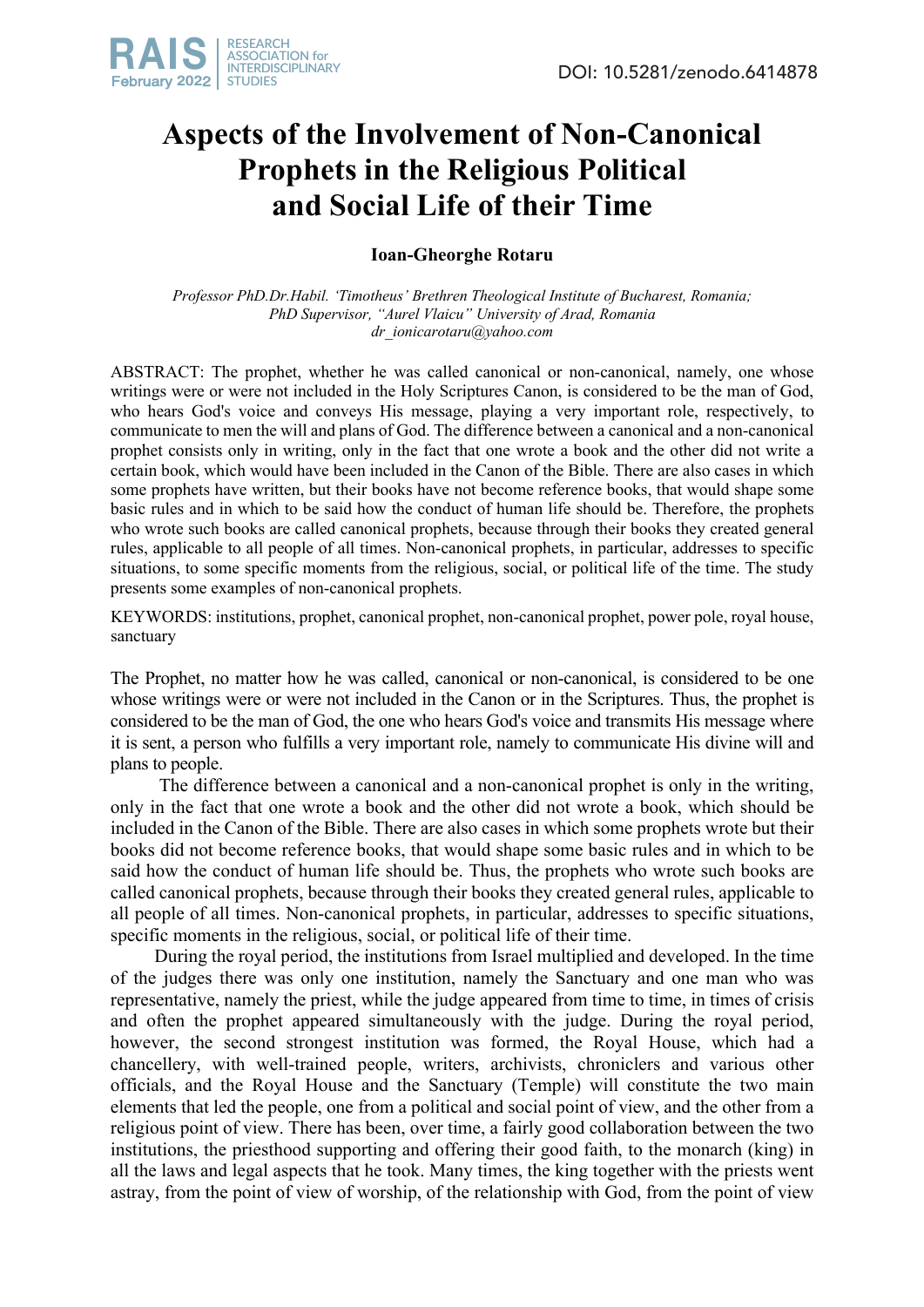of political relations in the society of the time, when certain agreements or conventions were not according to God's will, for the conclusion of which neither divine guidance nor divine approval was required. And then, in those religious or political slippages that took place due to the activity of the two institutions, the Royal House and the Priesthood, an intervention was necessary in order to correct those slippages. Under those conditions God sent some men, prepared by Him, whom He endowed with the prophetic gift and whom He sent to correct those mistakes made in tandem by the King and by the priesthood. Thereby in the royal period we can speak of two poles of power, respectively a politico-religious pole (the Royal House and the Sanctuary or the Temple) and a second pole of power and authority (the Prophet). Between these two poles of power there was almost always a state of tension, of conflict and only very rarely, the king and the priest were willing to fulfill the words of the prophet.

In today's society, we do not have such a system, but it is normal for any institution or person to have someone behind him in order to correct him when he makes a mistake. When someone is a student, he / she has a mentor, who has the role of guiding and of correcting, and when someone has a certain job, there is also a supervisor who checks and corrects if necessary. Even from a political or administrative point of view, there are institutions that check, correct and hold accountable the slippages encountered. Instead, in the ancient society, God created an institution, the Institution of the Prophet, which had the greatest endorsment, namely the divine approval. This is how prophets were presented: This is how the Lord says, or the Spirit of the Lord spoke through me, the Word of the Lord spoke. The institution of the Prophet was an authoritative voice, a clear, indisputable voice, because he spoke in the name of divinity. Thus this Institution of the Prophet, which came to correct and direct the priesthood and the king, an institution that was unique in the human society, having a very good period of operation, for almost 600 years, starting from about the years 1050 (the time of Samuel) and until the year 586 (the enslavement of the tribes from the Kingdom of Judah in Babylon) or even until the year 425, when we have the last prophet. The institution of the Prophet, unique in its kind, was directly coordinated by the Spirit of God. The prophets, whether canonical or not, could not be subjected to criticism and analysis, for they did not speak from themselves, but were transmitters of the divine will. Normally in their message, because what they presented was the Word of God, man (no matter what position he held at that time) had to accept that message and be willing to correct the things he didn't do well.

It should also be mentioned that in addition to the true prophets, false prophets appeared also, just as in any time of our society, to a quality product appeared a counterfeit one. But man had the opportunity to prove, to verify, the true prophet, according to some signs that were given for recognition (Deuteronomy 18: 15-22).

The prophet **Ahijah** rose from Șilo, a locality that served as a religious center for a period of about 300 years, where the ark stood until the Philistines took it and destroyed the sanctuary, a locality which remained only in a certain form. This prophet rose respectively in the final period of King Solomon's reign. The prophet Ahijah was contemporary with King Solomon, because while King Solomon was working and building, he had a supervisor over a work team, a team of workers from the tribe of Ephraim, a very capable, strong, energetic young man named Jeroboam (1 Kings 11: 28). During the work, the prophet Ahijah follows this team leader, Jeroboam, and when he catches him somewhere alone in the field, he approaches him, asks him to sit down and listen to him to tell him something. The prophet, who was wearing a new, expensive cloak, which you could not easily find at that time, takes off his cloak and tore it into exactly 12 pieces, and gave 10 pieces of it to the young Jeroboam, explaining that Solomon's kingdom will be broken and he will be given ten tribes. The Prophet tells Jeroboam that at that time there were 12 tribes in the Kingdom of Israel, over which King Solomon ruled, but that kingdom was to be divided, and Jeroboam was to receive from God 10 of the twelve tribes, who would form a kingdom in the north and over which he will become king. The young Jeroboam is visibly surprised. The scripture passage describes this event as follows: "And it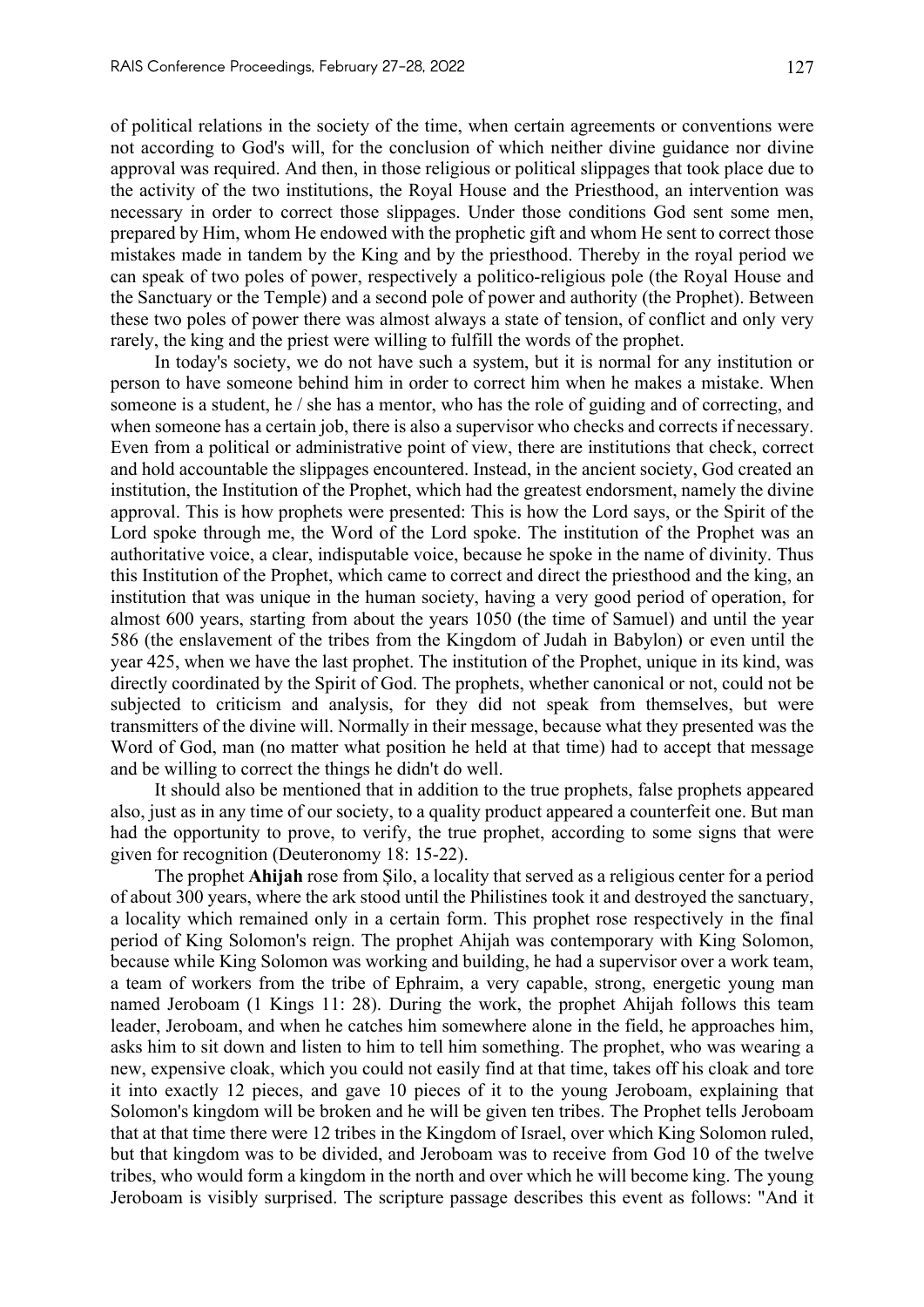came to pass at that time when Jeroboam went out of Jerusalem, that the prophet Ahijah the Shilonite found him in the way; and he had clad himself with a new garment; and they two were alone in the field: And Ahijah caught the new garment that was on him, and rent it in twelve pieces: And he said to Jeroboam, Take thee ten pieces: for thus saith the LORD, the God of Israel, Behold, I will rend the kingdom out of the hand of Solomon, and will give ten tribes to thee: (But he shall have one tribe for my servant David's sake, and for Jerusalem's sake, the city which I have chosen out of all the tribes of Israel:) Because that they have forsaken me, and have worshipped Ashtoreth the goddess of the Zidonians, Chemosh the god of the Moabites, and Milcom the god of the children of Ammon, and have not walked in my ways, to do that which is right in mine eyes, and to keep my statutes and my judgments, as did David his father. Howbeit I will not take the whole kingdom out of his hand: but I will make him prince all the days of his life for David my servant's sake, whom I chose, because he kept my commandments and my statutes: But I will take the kingdom out of his son's hand, and will give it unto thee, even ten tribes. And unto his son will I give one tribe, that David my servant may have a light alway before me in Jerusalem, the city which I have chosen me to put my name there. And I will take thee, and thou shalt reign according to all that thy soul desireth, and shalt be king over Israel.And it shall be, if thou wilt hearken unto all that I command thee, and wilt walk in my ways, and do that is right in my sight, to keep my statutes and my commandments, as David my servant did; that I will be with thee, and build thee a sure house, as I built for David, and will give Israel unto thee. And I will for this afflict the seed of David, but not for ever" (1 Kings 11: 29-39).

Under these circumstances, Ahijah will become the prophet of the house of Jeroboam, for which the king will have great respect. After a period of about 20 years, when Jeroboam's son was to become king in the place of his father, he fell ill, and in those moments of crisis, the king remembers the old prophet Ahijah and wants to hear from him information about his son and so he sends his wife to him, but sends her disguised (clothed) in an ordinary woman so that the prophet may not know her: "At that time Abijah the son of Jeroboam fell sick. And Jeroboam said to his wife, Arise, I pray thee, and disguise thyself, that thou be not known to be the wife of Jeroboam; and get thee to Shiloh: behold, there is Ahijah the prophet, which told me that I should be king over this people. And take with thee ten loaves, and cracknels, and a cruse of honey, and go to him: he shall tell thee what shall become of the child. And Jeroboam's wife did so, and arose, and went to Shiloh, and came to the house of Ahijah. But Ahijah could not see; for his eyes were set by reason of his age. And the LORD said unto Ahijah, Behold, the wife of Jeroboam cometh to ask a thing of thee for her son; for he is sick: thus and thus shalt thou say unto her: for it shall be, when she cometh in, that she shall feign herself to be another woman" (1 Kings 14: 1-5 ).

The queen, Jeroboam's wife, arrives at Shiloh, and as she walks through the courtyard, the prophet, who is in the house and does not see her at that time, hears her footsteps and says: "…Come in, thou wife of Jeroboam; why feignest thou thyself to be another? for I am sent to thee with heavy tidings. Go, tell Jeroboam, Thus saith the LORD God of Israel, Forasmuch as I exalted thee from among the people, and made thee prince over my people Israel, And rent the kingdom away from the house of David, and gave it thee: and yet thou hast not been as my servant David, who kept my commandments, and who followed me with all his heart, to do that only which was right in mine eyes; But hast done evil above all that were before thee: for thou hast gone and made thee other gods, and molten images, to provoke me to anger, and hast cast me behind thy back: Therefore, behold, I will bring evil upon the house of Jeroboam, and will cut off from Jeroboam him that pisseth against the wall, and him that is shut up and left in Israel, and will take away the remnant of the house of Jeroboam, as a man taketh away dung, till it be all gone. Him that dieth of Jeroboam in the city shall the dogs eat; and him that dieth in the field shall the fowls of the air eat: for the LORD hath spoken it. Arise thou therefore, get thee to thine own house: and when thy feet enter into the city, the child shall die. And all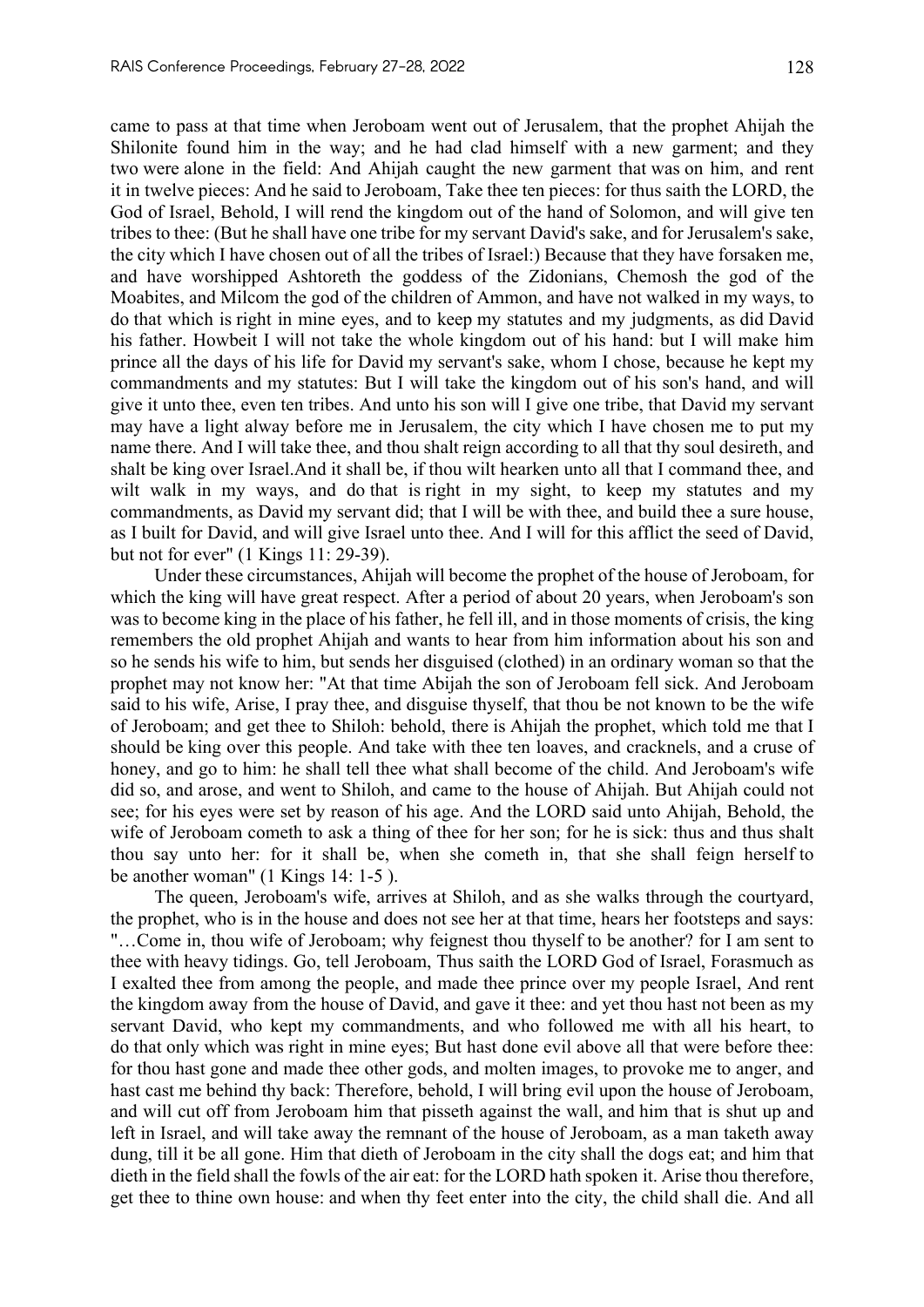Israel shall mourn for him, and bury him: for he only of Jeroboam shall come to the grave, because in him there is found some good thing toward the LORD God of Israel in the house of Jeroboam. Moreover the LORD shall raise him up a king over Israel, who shall cut off the house of Jeroboam that day: but what? even now. For the LORD shall smite Israel, as a reed is shaken in the water, and he shall root up Israel out of this good land, which he gave to their fathers, and shall scatter them beyond the river, because they have made their groves, provoking the LORD to anger. And he shall give Israel up because of the sins of Jeroboam, who did sin, and who made Israel to sin " (1 Kings 14: 6-16).

The prophet tells Jeroboam's wife (the queen) that during the 20 years of reign, her husband, namely the king, did everything upside down, quite contrary to what he was told to do, and for this reason God will take the kingdom and his house will be destroyed. It can be seen that the non-canonical prophets are very harsh in a way. They present a judgment that shakes you, as a human being. Thus the prophet Ahijah was the prophet of the house of Jeroboam, he spoke about his choice as a king, and he also presented the final judgment. During the reign of Jeroboam, the great things took place that led to his decline but also to the decline of the empire, respectively: the establishment of a religious system parallel to that one existing in Jerusalem, but opposite; the building of two religious centers at Bethel and Dan, with altars, with golden calves, with priesthood chosen from the common people; parallel holidays, celebrated one month after those in Jerusalem, similar, but not the same. All of these religious innovations brought by Jeroboam practically destroyed the ten tribes of the Northern Kingdom.

The prophet Ahijah was the man who lived in the days of Solomon and Jeroboam, being the man who propelled Jeroboam to the position of king, transmitting to him, as a prophet, what he was told by the divinity to be transmitted to him. The Prophet felt a responsibility only insofar as he received a divine message with a certain recipient. It has always existed in history and today there is a tendency for certain people to become messengers, reformers, divine spokesmen, without being able to prove that they have a divine calling for the quality they claim to have.

If in the year 930 BC., the kingdom of Solomon was broken up, with ten tribes in the north and two tribes in the south, for the northern kingdom, the people had Ahijah of Shiloh as a prophet, while in the southern kingdom there were two prophets. Shemaia, who was a contemporary of the time of the kingdom breaking, a prophet who will tell the king from the south, Rehoboam son of Solomon, not to go to war with the northern tribes and not to try to reunite all the tribes together, because the separation of the kingdom was made by the divine will. Under these conditions the prophet goes to explain a political situation. The king Rehoboam understands the situation described and listens to the prophet's words and gives up the war with the ten northern tribes: "And when Rehoboam was come to Jerusalem, he gathered of the house of Judah and Benjamin an hundred and fourscore thousand chosen *men*, which were warriors, to fight against Israel, that he might bring the kingdom again to Rehoboam. But the word of the LORD came to Shemaiah the man of God, saying, Speak unto Rehoboam the son of Solomon, king of Judah, and to all Israel in Judah and Benjamin, saying, Thus saith the LORD, Ye shall not go up, nor fight against your brethren: return every man to his house: for this thing is done of me. And they obeyed the words of the LORD, and returned from going against Jeroboam" (2 Chronicle 11: 1-4).

It is written about the prophet Shemaiah that he wrote all those words in a book, which indicates that the non-canonical prophets were also literate, they knew how to write, read and wrote certain books, but these books did not remained in the canon of the Bible, were books that had a content of chronicle, historiography, data, for a certain period of time. And at the same time there was another prophet, **the seer Ido**, about whom we are not told what interventions in the religious, political or social life he had. He is considered to have been a court clerk, a chronicler, with more of an office mission than a punctual mission for one situation or another.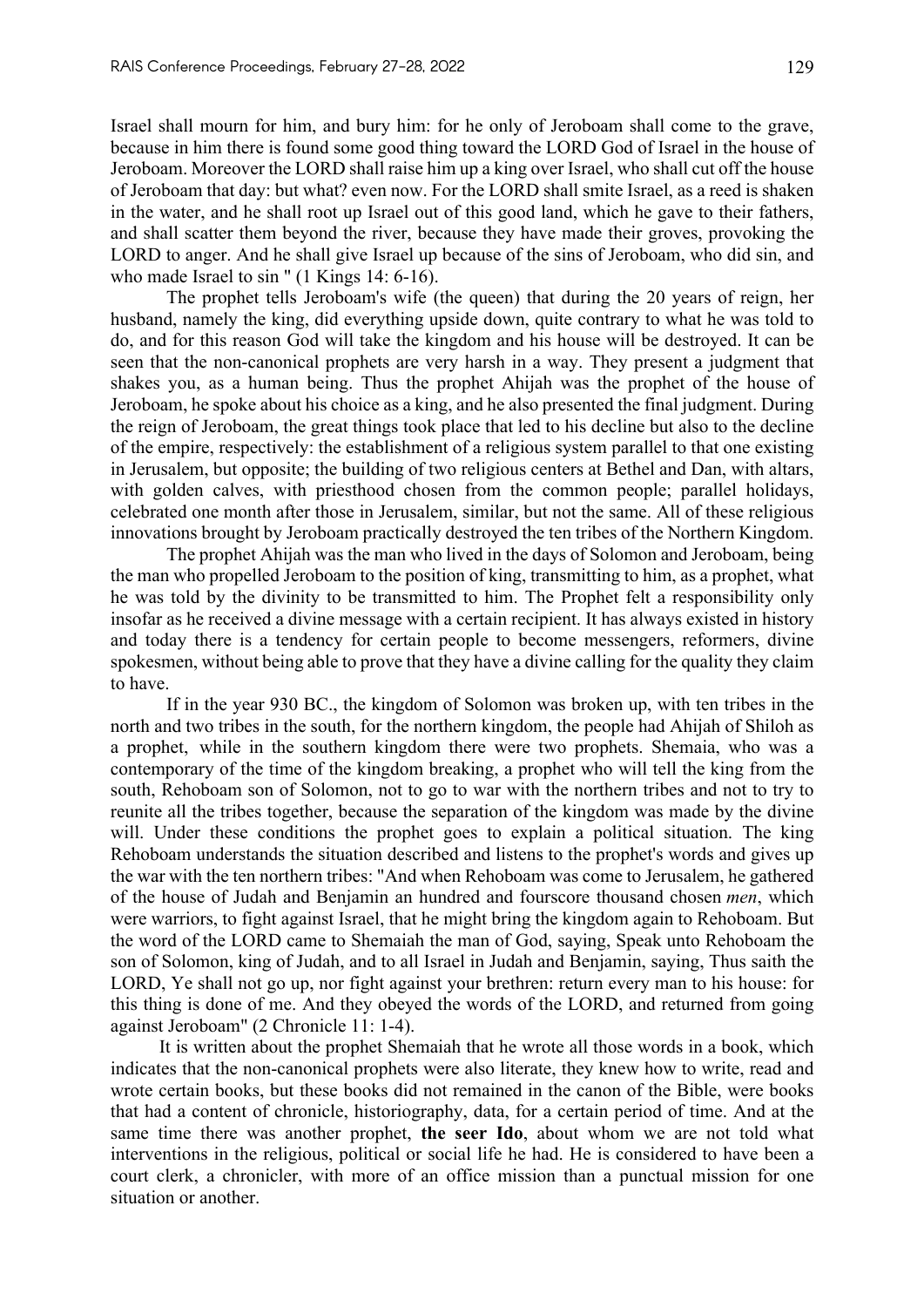The impact of these prophets has been multiple. For example, the prophet Shemaiah stopped a fratricidal war between the Kingdom of Israel consisting of the ten northern tribes, with the capital at Samaria, and the Kingdom of Judah consisting of the two southern tribes, with the capital at Jerusalem. People should give much more importance to the prophets in general by studying the entire Holy Scriptures, reading what each prophet said and wrote, and in various situations of life, similar to some described in the Bible, the man could ask himself the question, if a punctual message given then in a certain situation would not suit him too. If we had thought in this way, listening to a prophetic advice given in a situation similar to ours, we would have prevented many of our misfortunes, hardships, or failures.

At that time another prophet appeared, also called the man of God. He was not from the northern kingdom, but from the southern kingdom, from Jerusalem, and God sent him from that area (we do not know exactly whether he was of the tribe of Benjamin or Judah) to go to Bethel. The distance between Jerusalem and Bethel is about 30 km, being considered the highest point of the plateau of Benjamin, and there on the highest point was placed the Bethel Altar, a place that was a religious center of the Northern Kingdom. The scripture passage describes the following aspects of that event: "And, behold, there came a man of God out of Judah by the word of the LORD unto Bethel: and Jeroboam stood by the altar to burn incense. And he cried against the altar in the word of the LORD, and said, O altar, altar, thus saith the LORD; Behold, a child shall be born unto the house of David, Josiah by name; and upon thee shall he offer the priests of the high places that burn incense upon thee, and men's bones shall be burnt upon thee. And he gave a sign the same day, saying, This is the sign which the LORD hath spoken; Behold, the altar shall be rent, and the ashes that are upon it shall be poured out...The altar also was rent, and the ashes poured out from the altar, according to the sign which the man of God had given by the word of the LORD " (1 Kings 13: 1-3,5).

The Prophet was sent there with a precise message but also with some very precise clauses. He had to go one way and he had to go back another way. He had to go and send the message and then return without eating or drinking. Thus, the prophet goes to Bethel, reaches the altar, it is possible to have been a day of holiday, with many people present there, occasion on which the king was also present. The prophet arrives there, raises his hand, and speaks to the altar, including about the burning of human bones on it.

In the Jewish conception, burning bones was considered a terrible thing, or throwing bones in the field was also an extremely serious matter, considering that the man had no perspective. The prophet says in that situation that the sign or proof of the fact that he speaks from the part of divinity will be the fact that the altar, to which he spoke, will split in two, fact which happened in the following moments of his message. A similar altar was also built by Jeroboam at Dan, where the stone wall was about a meter long.

The king who was there at the altar stretched out his hand and cried out for the man of God to be caught, and his hand dried up (paralyzed) and remained stiff. And at that moment the king, afflicted and ashamed, asked the prophet to pray to God so that he could pull his hand back, and at the prophet's prayer his hand healed. The third miracle occurs in that moment (the miracle with the altar that splits, with the hand that paralyzes and then with the respective hand that heals): "And it came to pass, when king Jeroboam heard the saying of the man of God, which had cried against the altar in Bethel, that he put forth his hand from the altar, saying, Lay hold on him. And his hand, which he put forth against him, dried up, so that he could not pull it in again to him. And the king answered and said unto the man of God, Intreat now the face of the LORD thy God, and pray for me, that my hand may be restored me again. And the man of God besought the LORD, and the king's hand was restored him again, and became as it was before" (1 Kings 13: 4,6).

The prophet's message to those who were there was that what they were doing religiously was not right. King Jeroboam acted in the mind of a pagan, who makes an idol and who is worshiping that idol, believing that the idol is truly a god who has power and who is powerful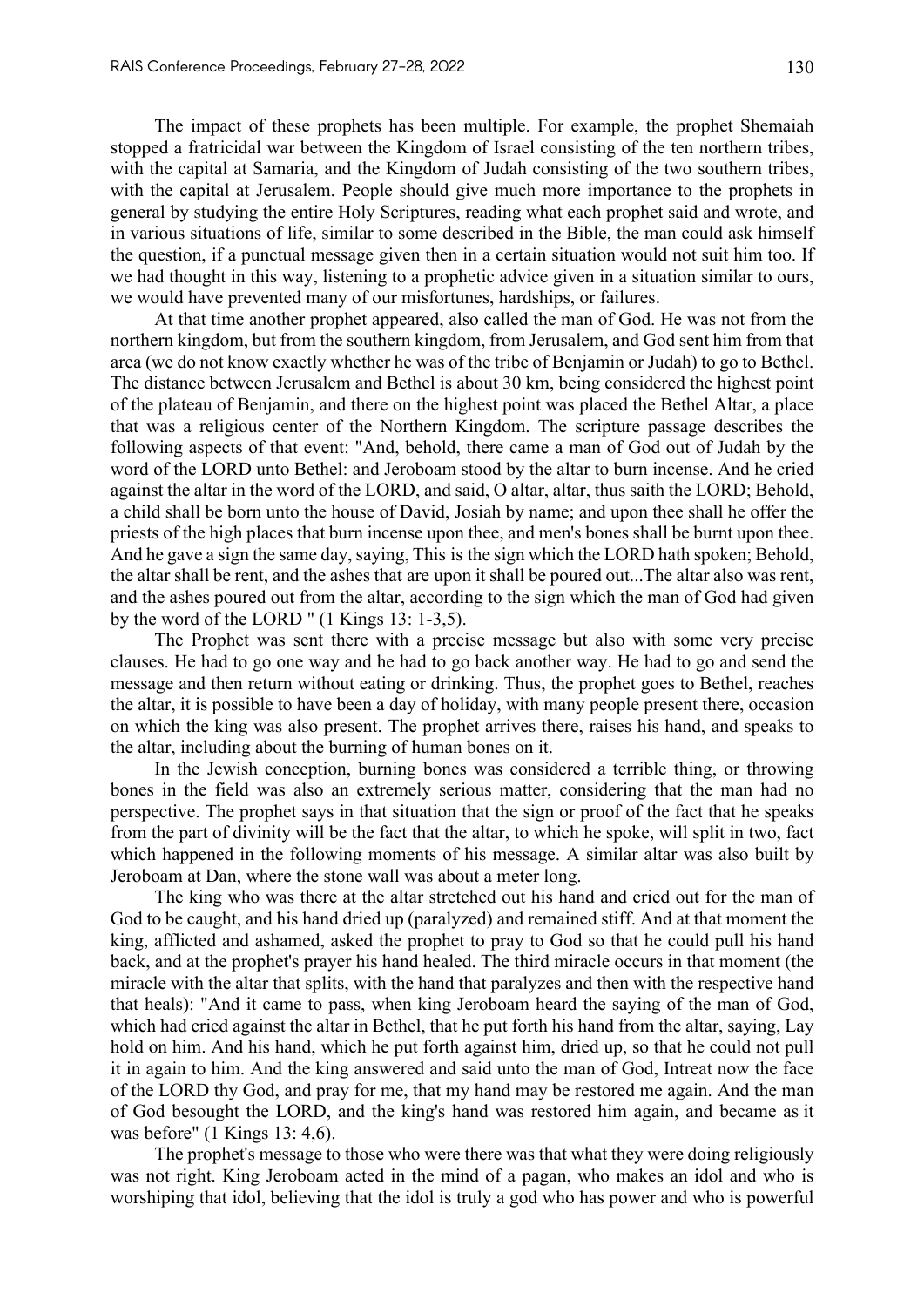to do something. The Northern Kingdom was not fully converted to God, still had many Canaanites among them, converted to Judaism, but not really changed, and the pagan mentalities of that time were very strong. To those in the Northern Kingdom, the golden calf altar was truly their idol, and they believed that the altar or the calf had miraculous powers. For this reason, the prophet speaks to the altar, due to the fact that in their minds that altar was a god with miraculous powers, and when according to the prophet's message their altar or god splits (cracks), their whole religion collapses. That altar was their religious center, and there they went to worship, and if at that time (which was the beginning of the kingdom) the altar had suffered that total humiliation, the people should have understood that there was no point to go and worship an altar strucked by God and which was not approved by God. The lesson for the people was that they no longer had to go and worship there an altar that had fallen into the divine disfavor.

After the miracles that took place with the altar, with the paralysis and healing of the king's hand, the king becomes very kind to the prophet and will invite him to stay with him at the royal table, and the man of God, very politely replies that he can not stay at the table , but he must return to another path according to the divine command: "And the king said unto the man of God, Come home with me, and refresh thyself, and I will give thee a reward.And the man of God said unto the king, If thou wilt give me half thine house, I will not go in with thee, neither will I eat bread nor drink water in this place: For so was it charged me by the word of the LORD, saying, Eat no bread, nor drink water, nor turn again by the same way that thou camest" (1 Kings 13: 7-9).

Everything that happened there in that day quickly spread to Bethel and its surrounding area, talking about the situation of the altar and about the man of God, and this message reaches someone who claims to be a prophet, who runs after him, reaches him, introduces him to the fact that he too is a prophet and determines him to go and eat at his house (1 Kings 13: 14-19).

The false prophet presents two things, two messages. A. Come back from the road you're going on. B. You will die because you disobeyed the divine will. The second message turns out to be real. After eating, the prophet leaves and is killed by a lion, proving that the false prophet's words were authentic (1 Kings 13: 24-26). The prophet received a clear message from God, and in this way, his obedience was tested. The two roads run almost parallel.

God does not change when He sends a message. The death of this prophet was still a clear proof to the inhabitants of that area, of Bethel, or of any place, that any man, no matter who he was, little or big, king or priest, true prophet or false prophet, if he did not conform strictly to the Word of God, what follows is God's judgment. Just as the altar was torn down, just as this prophet was eaten by a lion, so those who were to worship at such an altar were to suffer the same consequences. These were the prophetic messages conveyed through the events of that day.

The lesson is very simple and very clear. When two contradictory pieces of information appear, and both pieces of information claim to come from the same source: *The Spirit of the Lord has spoken*, which one should be taken for granted? The original one, namely, the one by which the prophet was called and sent on a certain mission, a mission accomplished exactly, accompanied by tests, by divine miracles. When all this has been questioned, listening to the second information, he declines from his capacity as prophet or man of God.

**Micah, the son of Imla**, who is known through a famous passage from the book 1 Kings 22, may have been one of the sons of the prophets who studied in the schools of the prophets in Elijah's day, being called at a given moment to transmit the divine will, at a time quite religiously difficult for Israel.

The situation referred to in the scriptural passage refers to a state of hostility and to the beginning of a war or not. Ahab, the king of the northern tribes of Israel, which had his capital in Samaria, and the king of the southern tribes, Jehoshaphat, which had his capital in Jerusalem, were involved in this hostile situation. The question then was whether it would be appropriate